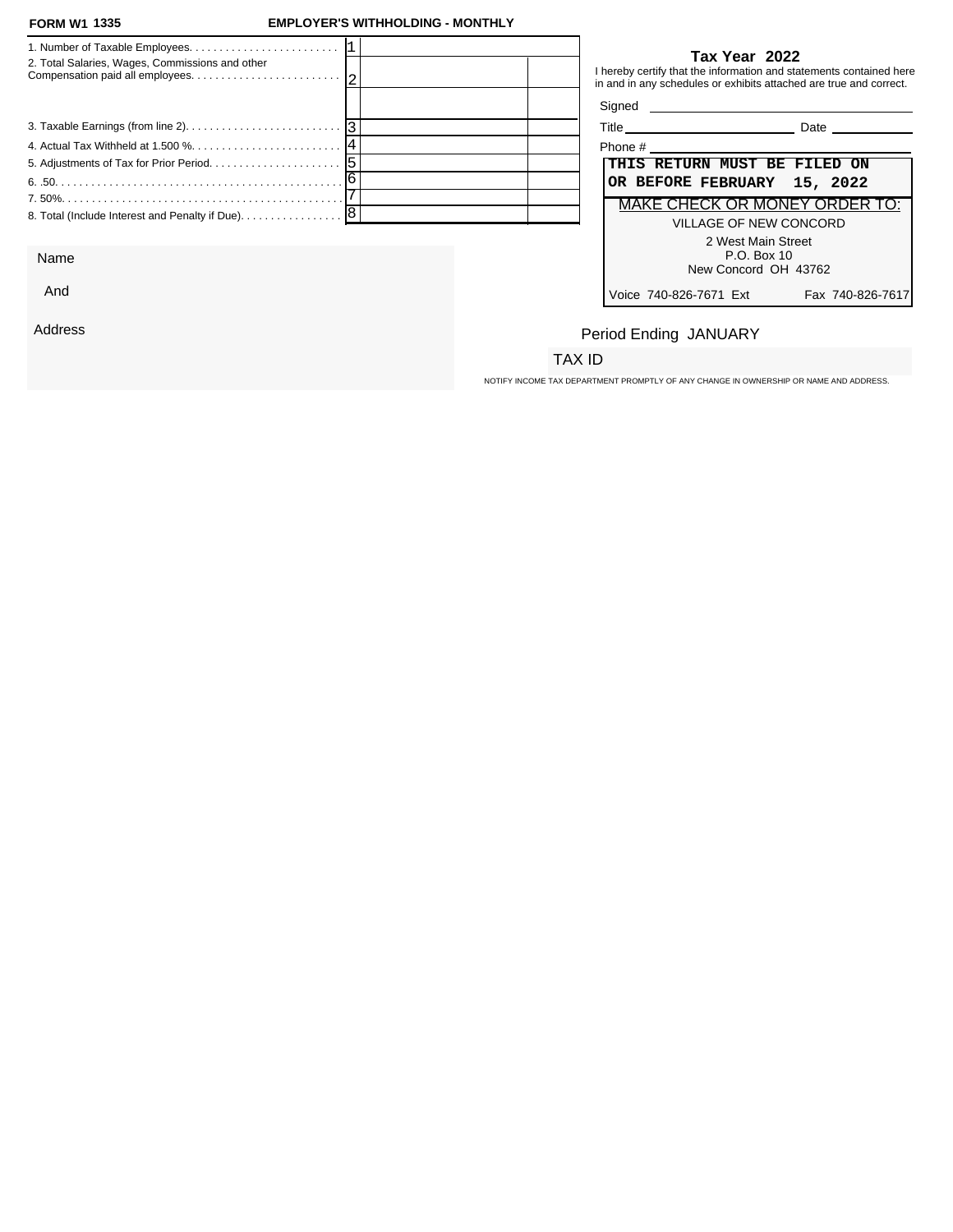And

Address

### **FORM W1 EMPLOYER'S WITHHOLDING - MONTHLY**

| 2. Total Salaries, Wages, Commissions and other   | Tax Year 2022<br>I hereby certify that the information and statements contained here<br>in and in any schedules or exhibits attached are true and correct. |
|---------------------------------------------------|------------------------------------------------------------------------------------------------------------------------------------------------------------|
|                                                   |                                                                                                                                                            |
|                                                   | Date                                                                                                                                                       |
|                                                   | Phone # 2008 2009 2012 2022 2023 2024 2022 2023 2024 2022 2023 2024 2022 2023 2024 2022 2023 2024 20                                                       |
|                                                   | THIS RETURN MUST BE FILED ON                                                                                                                               |
|                                                   | OR BEFORE MARCH 15, 2022                                                                                                                                   |
|                                                   | MAKE CHECK OR MONEY ORDER TO:                                                                                                                              |
| 8. Total (Include Interest and Penalty if Due). 8 | VILLAGE OF NEW CONCORD                                                                                                                                     |
|                                                   | 2 West Main Street                                                                                                                                         |
| Name                                              | P.O. Box 10                                                                                                                                                |
|                                                   | New Concord OH 13762                                                                                                                                       |

| Title<br>Date |
|---------------|
|---------------|

| Phone #                                    |  |  |  |  |  |
|--------------------------------------------|--|--|--|--|--|
| THIS RETURN MUST BE FILED ON               |  |  |  |  |  |
| OR BEFORE MARCH 15, 2022                   |  |  |  |  |  |
| <b>MAKE CHECK OR MONEY ORDER TO:</b>       |  |  |  |  |  |
| VILLAGE OF NEW CONCORD                     |  |  |  |  |  |
| 2 West Main Street                         |  |  |  |  |  |
| P.O. Box 10                                |  |  |  |  |  |
| New Concord OH 43762                       |  |  |  |  |  |
| Voice 740-826-7671 Ext<br>Fax 740-826-7617 |  |  |  |  |  |

# Period Ending FEBRUARY

## TAX ID

NOTIFY INCOME TAX DEPARTMENT PROMPTLY OF ANY CHANGE IN OWNERSHIP OR NAME AND ADDRESS.

| <b>FORM W1 1335</b>                                                                             | <b>EMPLOYER'S WITHHOLDING - MONTHLY</b> |                                                                                                                                                            |  |  |
|-------------------------------------------------------------------------------------------------|-----------------------------------------|------------------------------------------------------------------------------------------------------------------------------------------------------------|--|--|
| 2. Total Salaries, Wages, Commissions and other                                                 |                                         | Tax Year 2022<br>I hereby certify that the information and statements contained here<br>in and in any schedules or exhibits attached are true and correct. |  |  |
|                                                                                                 |                                         |                                                                                                                                                            |  |  |
| 3. Taxable Earnings (from line 2). $\ldots$ . $\ldots$ . $\ldots$ . $\ldots$ . $\ldots$ . $ 3 $ |                                         | Title Date Date                                                                                                                                            |  |  |
|                                                                                                 |                                         |                                                                                                                                                            |  |  |
|                                                                                                 |                                         | THIS RETURN MUST BE FILED ON                                                                                                                               |  |  |
|                                                                                                 |                                         | OR BEFORE APRIL 15, 2022                                                                                                                                   |  |  |
|                                                                                                 |                                         | MAKE CHECK OR MONEY ORDER TO:                                                                                                                              |  |  |
|                                                                                                 |                                         | VILLAGE OF NEW CONCORD                                                                                                                                     |  |  |
|                                                                                                 |                                         | 2 West Main Street                                                                                                                                         |  |  |
| Name                                                                                            |                                         | P.O. Box 10<br>New Concord OH 43762                                                                                                                        |  |  |
| And                                                                                             |                                         | Voice 740-826-7671 Ext<br>Fax 740-826-7617                                                                                                                 |  |  |
| Address                                                                                         |                                         | Period Ending MARCH                                                                                                                                        |  |  |
|                                                                                                 |                                         | TAX ID                                                                                                                                                     |  |  |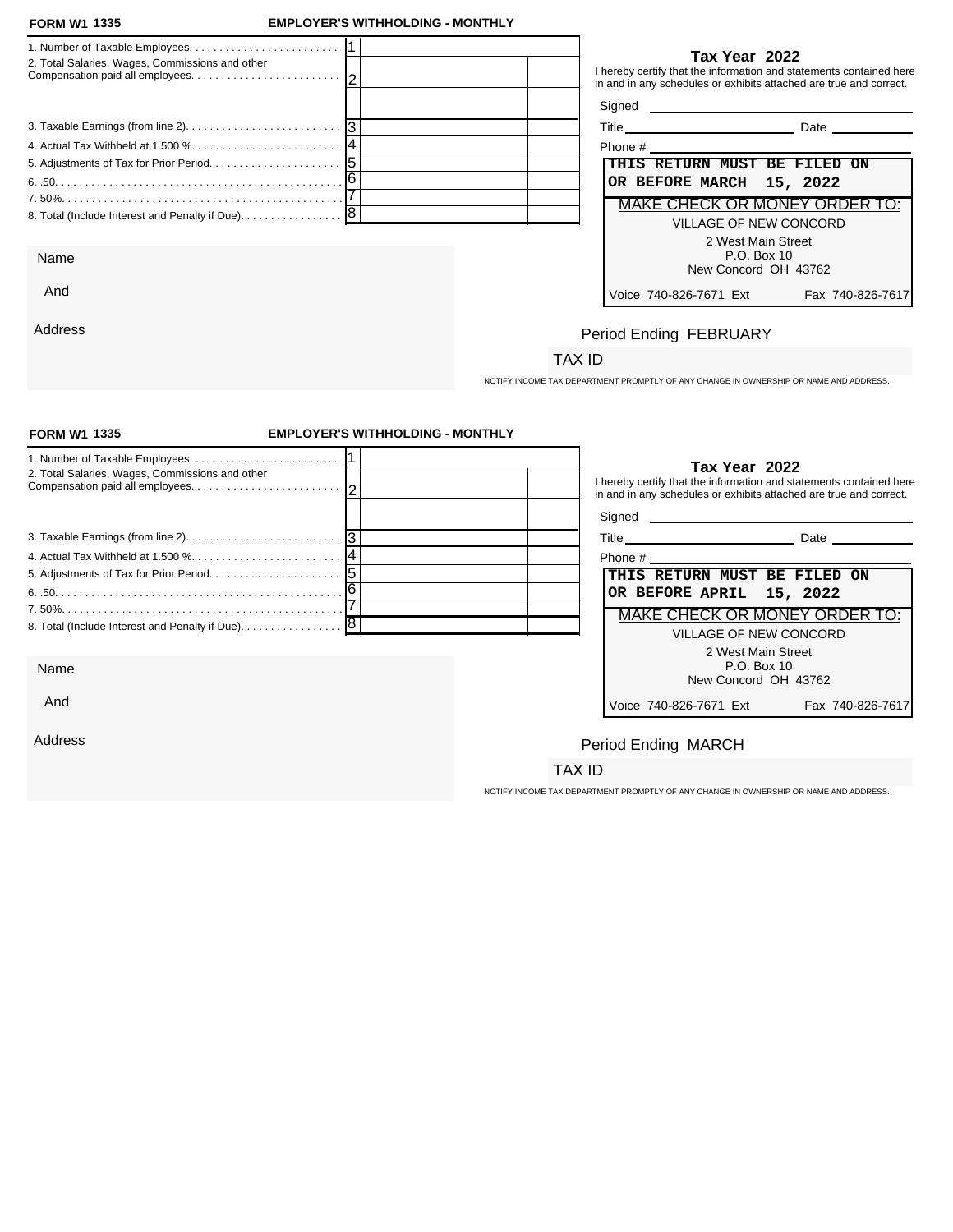And

Address

### **FORM W1 EMPLOYER'S WITHHOLDING - MONTHLY**

|                                                                                                             |                              | Tax Year 2022                                                                                                                             |
|-------------------------------------------------------------------------------------------------------------|------------------------------|-------------------------------------------------------------------------------------------------------------------------------------------|
| 2. Total Salaries, Wages, Commissions and other                                                             |                              | I hereby certify that the information and statements contained here<br>in and in any schedules or exhibits attached are true and correct. |
|                                                                                                             |                              |                                                                                                                                           |
| 3. Taxable Earnings (from line 2). $\ldots$ . $\ldots$ . $\ldots$ . $\ldots$ . $\ldots$ . $\lceil 3 \rceil$ |                              | Date                                                                                                                                      |
|                                                                                                             | Phone #                      |                                                                                                                                           |
|                                                                                                             | THIS RETURN MUST BE FILED ON |                                                                                                                                           |
|                                                                                                             | OR BEFORE MAY 15, 2022       |                                                                                                                                           |
|                                                                                                             |                              | MAKE CHECK OR MONEY ORDER TO:                                                                                                             |
|                                                                                                             |                              | VILLAGE OF NEW CONCORD                                                                                                                    |
|                                                                                                             |                              | 2 West Main Street                                                                                                                        |
| Name                                                                                                        |                              | P.O. Box 10<br>New Concord OH 43762                                                                                                       |

| Phone #                                    |  |  |  |  |  |
|--------------------------------------------|--|--|--|--|--|
| THIS RETURN MUST BE FILED ON               |  |  |  |  |  |
| OR BEFORE MAY 15, 2022                     |  |  |  |  |  |
| MAKE CHECK OR MONEY ORDER TO:              |  |  |  |  |  |
| VILLAGE OF NEW CONCORD                     |  |  |  |  |  |
| 2 West Main Street                         |  |  |  |  |  |
| $P.O.$ Box 10                              |  |  |  |  |  |
| New Concord OH 43762                       |  |  |  |  |  |
| Voice 740-826-7671 Ext<br>Fax 740-826-7617 |  |  |  |  |  |

# Period Ending APRIL

### TAX ID

NOTIFY INCOME TAX DEPARTMENT PROMPTLY OF ANY CHANGE IN OWNERSHIP OR NAME AND ADDRESS.

| <b>FORM W1 1335</b>                                                                             | <b>EMPLOYER'S WITHHOLDING - MONTHLY</b> |                         |                                                                                                                                                            |  |
|-------------------------------------------------------------------------------------------------|-----------------------------------------|-------------------------|------------------------------------------------------------------------------------------------------------------------------------------------------------|--|
| 2. Total Salaries, Wages, Commissions and other                                                 |                                         |                         | Tax Year 2022<br>I hereby certify that the information and statements contained here<br>in and in any schedules or exhibits attached are true and correct. |  |
|                                                                                                 |                                         |                         |                                                                                                                                                            |  |
| 3. Taxable Earnings (from line 2). $\ldots$ . $\ldots$ . $\ldots$ . $\ldots$ . $\ldots$ . $ 3 $ |                                         |                         | Title Date Date                                                                                                                                            |  |
|                                                                                                 |                                         |                         |                                                                                                                                                            |  |
|                                                                                                 |                                         |                         | THIS RETURN MUST BE FILED ON                                                                                                                               |  |
|                                                                                                 |                                         | OR BEFORE JUNE 15, 2022 |                                                                                                                                                            |  |
|                                                                                                 |                                         |                         | MAKE CHECK OR MONEY ORDER TO:                                                                                                                              |  |
|                                                                                                 |                                         |                         | <b>VILLAGE OF NEW CONCORD</b>                                                                                                                              |  |
|                                                                                                 |                                         |                         | 2 West Main Street                                                                                                                                         |  |
| Name                                                                                            |                                         |                         | P.O. Box 10<br>New Concord OH 43762                                                                                                                        |  |
| And                                                                                             |                                         | Voice 740-826-7671 Ext  | Fax 740-826-7617                                                                                                                                           |  |
| Address                                                                                         |                                         | Period Ending MAY       |                                                                                                                                                            |  |
|                                                                                                 |                                         | TAX ID                  |                                                                                                                                                            |  |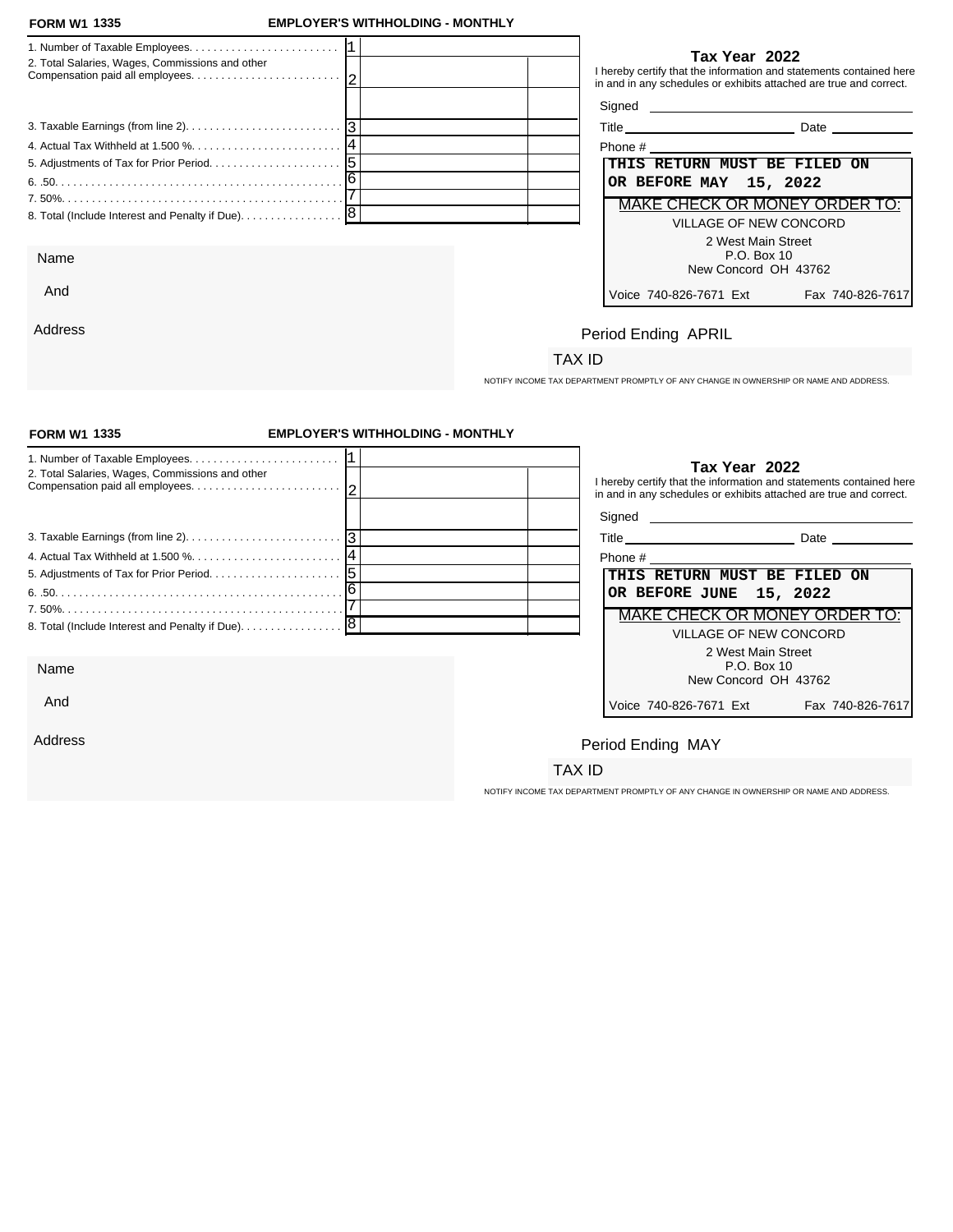Address

### **FORM W1 EMPLOYER'S WITHHOLDING - MONTHLY**

| 2. Total Salaries, Wages, Commissions and other   |  |                              | Tax Year 2022                                | I hereby certify that the information and statements contained here<br>in and in any schedules or exhibits attached are true and correct.                                                                                            |
|---------------------------------------------------|--|------------------------------|----------------------------------------------|--------------------------------------------------------------------------------------------------------------------------------------------------------------------------------------------------------------------------------------|
|                                                   |  |                              |                                              | Signed <u>example and the set of the set of the set of the set of the set of the set of the set of the set of the set of the set of the set of the set of the set of the set of the set of the set of the set of the set of the </u> |
|                                                   |  |                              |                                              | Title Date Date                                                                                                                                                                                                                      |
|                                                   |  |                              |                                              |                                                                                                                                                                                                                                      |
|                                                   |  | THIS RETURN MUST BE FILED ON |                                              |                                                                                                                                                                                                                                      |
|                                                   |  | OR BEFORE JULY 15, 2022      |                                              |                                                                                                                                                                                                                                      |
|                                                   |  |                              |                                              | MAKE CHECK OR MONEY ORDER TO:                                                                                                                                                                                                        |
| 8. Total (Include Interest and Penalty if Due). 8 |  |                              | VILLAGE OF NEW CONCORD<br>2 West Main Street |                                                                                                                                                                                                                                      |
| Name                                              |  |                              | P.O. Box 10<br>New Concord OH 43762          |                                                                                                                                                                                                                                      |
| And                                               |  | Voice 740-826-7671 Fxt       |                                              | Fax 740-826-7617                                                                                                                                                                                                                     |

| Phone #                                    |  |  |  |  |
|--------------------------------------------|--|--|--|--|
| THIS RETURN MUST BE FILED ON               |  |  |  |  |
| OR BEFORE JULY 15, 2022                    |  |  |  |  |
| MAKE CHECK OR MONEY ORDER TO:              |  |  |  |  |
| VILLAGE OF NEW CONCORD                     |  |  |  |  |
| 2 West Main Street                         |  |  |  |  |
| $P.O.$ Box 10                              |  |  |  |  |
| New Concord OH 43762                       |  |  |  |  |
| Voice 740-826-7671 Ext<br>Fax 740-826-7617 |  |  |  |  |

# Period Ending JUNE

## TAX ID

NOTIFY INCOME TAX DEPARTMENT PROMPTLY OF ANY CHANGE IN OWNERSHIP OR NAME AND ADDRESS.

| <b>FORM W1 1335</b>                               | <b>EMPLOYER'S WITHHOLDING - MONTHLY</b> |                           |                                                                                                                                                            |  |
|---------------------------------------------------|-----------------------------------------|---------------------------|------------------------------------------------------------------------------------------------------------------------------------------------------------|--|
| 2. Total Salaries, Wages, Commissions and other   |                                         |                           | Tax Year 2022<br>I hereby certify that the information and statements contained here<br>in and in any schedules or exhibits attached are true and correct. |  |
|                                                   |                                         |                           |                                                                                                                                                            |  |
|                                                   |                                         |                           | Title Date Date                                                                                                                                            |  |
|                                                   |                                         |                           |                                                                                                                                                            |  |
|                                                   |                                         |                           | THIS RETURN MUST BE FILED ON                                                                                                                               |  |
|                                                   |                                         | OR BEFORE AUGUST 15, 2022 |                                                                                                                                                            |  |
|                                                   |                                         |                           | MAKE CHECK OR MONEY ORDER TO:                                                                                                                              |  |
| 8. Total (Include Interest and Penalty if Due). 8 |                                         |                           | <b>VILLAGE OF NEW CONCORD</b>                                                                                                                              |  |
|                                                   |                                         |                           | 2 West Main Street                                                                                                                                         |  |
| Name                                              |                                         |                           | P.O. Box 10<br>New Concord OH 43762                                                                                                                        |  |
| And                                               |                                         | Voice 740-826-7671 Ext    | Fax 740-826-7617                                                                                                                                           |  |
| Address                                           |                                         | Period Ending JULY        |                                                                                                                                                            |  |
|                                                   |                                         | TAX ID                    |                                                                                                                                                            |  |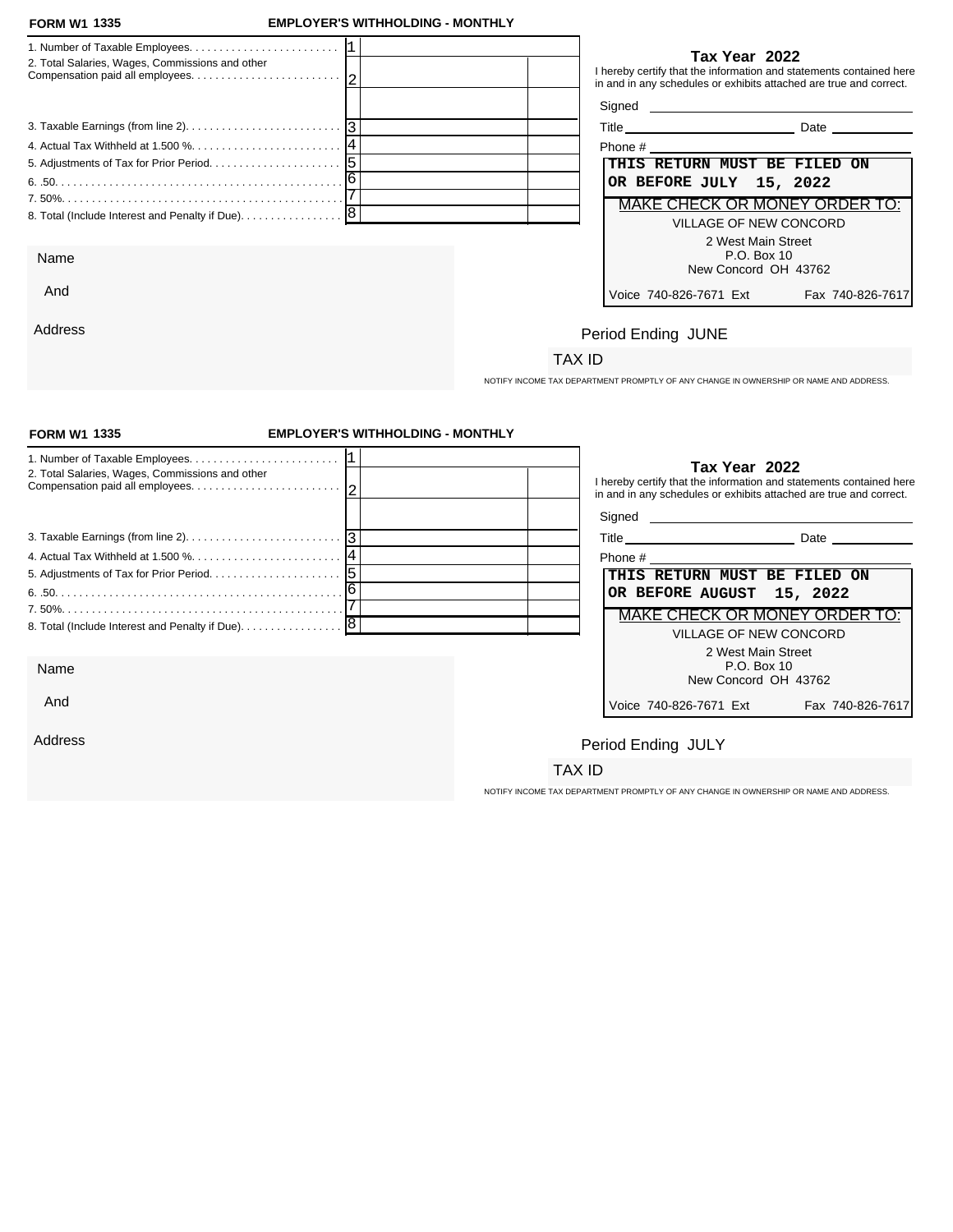And

Address

### **FORM W1 EMPLOYER'S WITHHOLDING - MONTHLY**

|                                                 | Tax Year 2022                                                                                                                             |
|-------------------------------------------------|-------------------------------------------------------------------------------------------------------------------------------------------|
| 2. Total Salaries, Wages, Commissions and other | I hereby certify that the information and statements contained here<br>in and in any schedules or exhibits attached are true and correct. |
|                                                 |                                                                                                                                           |
|                                                 | Title Date Date                                                                                                                           |
|                                                 | Phone # 2008 2009 2012 2023 2024 2022 2023 2024 2022 2023 2024 2022 2023 2024 2022 2023 2024 2025 2026 2027 20                            |
|                                                 | THIS RETURN MUST BE FILED ON                                                                                                              |
|                                                 | OR BEFORE SEPTEMBER 15, 2022                                                                                                              |
|                                                 | MAKE CHECK OR MONEY ORDER TO:                                                                                                             |
|                                                 | VILLAGE OF NEW CONCORD                                                                                                                    |
|                                                 | 2 West Main Street                                                                                                                        |
| Name                                            | P.O. Box 10                                                                                                                               |
|                                                 | New Concord OH 43762                                                                                                                      |

| Phone #                       |                  |
|-------------------------------|------------------|
| THIS RETURN MUST BE FILED ON  |                  |
| OR BEFORE SEPTEMBER 15, 2022  |                  |
| MAKE CHECK OR MONEY ORDER TO: |                  |
| VILLAGE OF NEW CONCORD        |                  |
| 2 West Main Street            |                  |
| P.O. Box 10                   |                  |
| New Concord OH 43762          |                  |
| Voice 740-826-7671 Ext        | Fax 740-826-7617 |
|                               |                  |

## Period Ending AUGUST

### TAX ID

NOTIFY INCOME TAX DEPARTMENT PROMPTLY OF ANY CHANGE IN OWNERSHIP OR NAME AND ADDRESS.

| <b>FORM W1 1335</b>                                                                         | <b>EMPLOYER'S WITHHOLDING - MONTHLY</b> |                                                                                                                                                            |                  |
|---------------------------------------------------------------------------------------------|-----------------------------------------|------------------------------------------------------------------------------------------------------------------------------------------------------------|------------------|
| 2. Total Salaries, Wages, Commissions and other                                             |                                         | Tax Year 2022<br>I hereby certify that the information and statements contained here<br>in and in any schedules or exhibits attached are true and correct. |                  |
| 3. Taxable Earnings (from line 2). $\ldots$ . $\ldots$ . $\ldots$ . $\ldots$ . $\ldots$   3 |                                         | Title Date Date                                                                                                                                            |                  |
|                                                                                             |                                         |                                                                                                                                                            |                  |
|                                                                                             |                                         | THIS RETURN MUST BE FILED ON                                                                                                                               |                  |
|                                                                                             |                                         | OR BEFORE OCTOBER 15, 2022                                                                                                                                 |                  |
|                                                                                             |                                         | MAKE CHECK OR MONEY ORDER TO:                                                                                                                              |                  |
| 8. Total (Include Interest and Penalty if Due). 8                                           |                                         | <b>VILLAGE OF NEW CONCORD</b>                                                                                                                              |                  |
| Name                                                                                        |                                         | 2 West Main Street<br>P.O. Box 10<br>New Concord OH 43762                                                                                                  |                  |
| And                                                                                         |                                         | Voice 740-826-7671 Ext                                                                                                                                     | Fax 740-826-7617 |
| Address                                                                                     |                                         | Period Ending SEPTEMBER                                                                                                                                    |                  |
|                                                                                             |                                         | TAX ID                                                                                                                                                     |                  |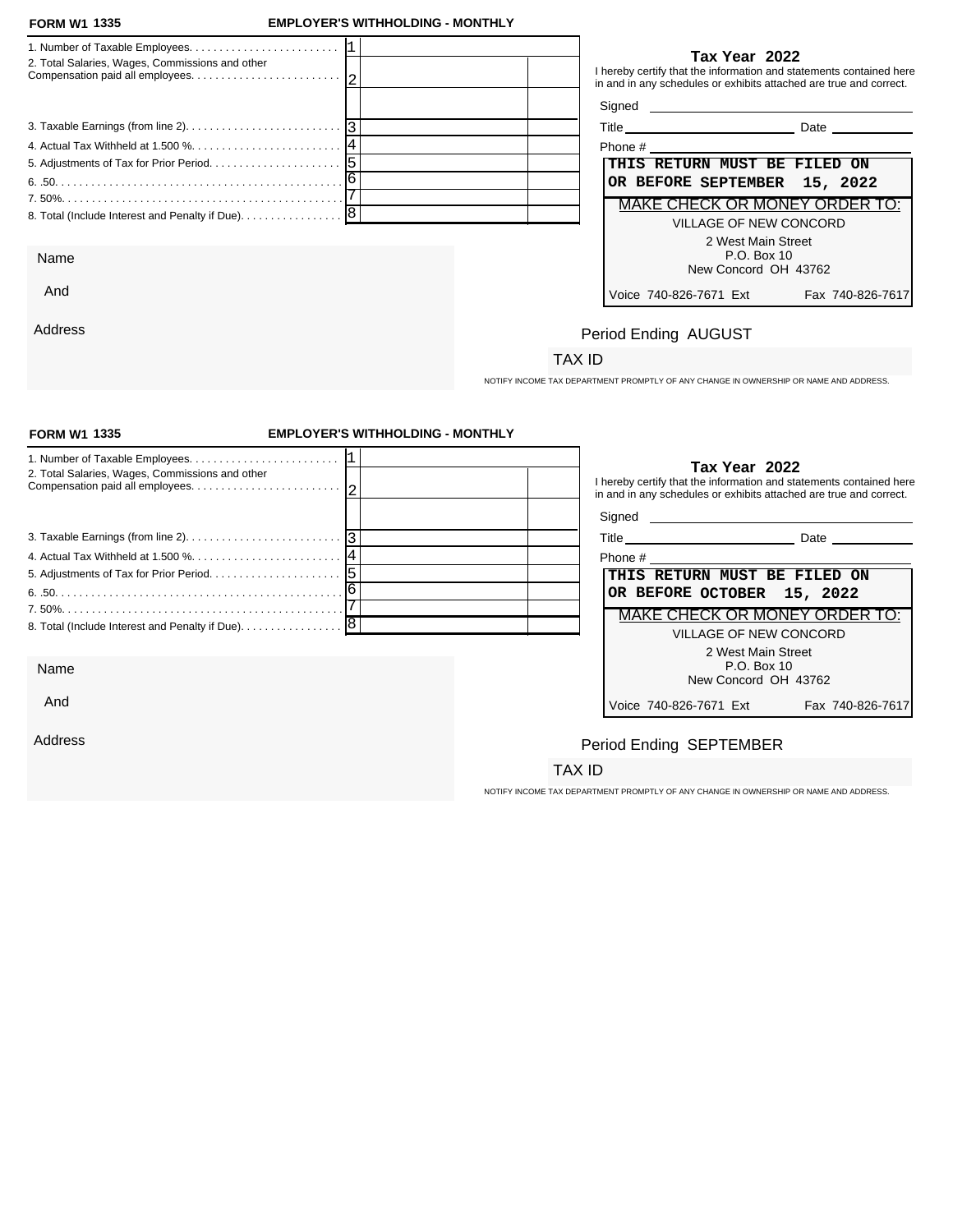And

Address

### **FORM W1 EMPLOYER'S WITHHOLDING - MONTHLY**

| 2. Total Salaries, Wages, Commissions and other   | Tax Year 2022<br>I hereby certify that the information and statements contained here<br>in and in any schedules or exhibits attached are true and correct. |
|---------------------------------------------------|------------------------------------------------------------------------------------------------------------------------------------------------------------|
|                                                   |                                                                                                                                                            |
|                                                   | <b>Date Date</b>                                                                                                                                           |
|                                                   | Phone # 2008 and 2008 and 2008 and 2008 and 2008 and 2008 and 2008 and 2008 and 2008 and 2008 and 2008 and 200                                             |
|                                                   | THIS RETURN MUST BE FILED ON                                                                                                                               |
|                                                   | OR BEFORE NOVEMBER 15, 2022                                                                                                                                |
|                                                   | MAKE CHECK OR MONEY ORDER TO:                                                                                                                              |
| 8. Total (Include Interest and Penalty if Due). 8 | VILLAGE OF NEW CONCORD                                                                                                                                     |
|                                                   | 2 West Main Street                                                                                                                                         |
| Name                                              | P.O. Box 10                                                                                                                                                |
|                                                   | New Concord OH 43762                                                                                                                                       |

| Phone #                              |                  |
|--------------------------------------|------------------|
| THIS RETURN MUST BE FILED ON         |                  |
| OR BEFORE NOVEMBER 15, 2022          |                  |
| <b>MAKE CHECK OR MONEY ORDER TO:</b> |                  |
| VILLAGE OF NEW CONCORD               |                  |
| 2 West Main Street                   |                  |
| P.O. Box 10                          |                  |
| New Concord OH 43762                 |                  |
| Voice 740-826-7671 Ext               | Fax 740-826-7617 |

## Period Ending OCTOBER

## TAX ID

NOTIFY INCOME TAX DEPARTMENT PROMPTLY OF ANY CHANGE IN OWNERSHIP OR NAME AND ADDRESS.

| <b>FORM W1 1335</b>                                                                             | <b>EMPLOYER'S WITHHOLDING - MONTHLY</b> |                                                                                                                |                                                                                                                                                            |
|-------------------------------------------------------------------------------------------------|-----------------------------------------|----------------------------------------------------------------------------------------------------------------|------------------------------------------------------------------------------------------------------------------------------------------------------------|
| 2. Total Salaries, Wages, Commissions and other                                                 |                                         |                                                                                                                | Tax Year 2022<br>I hereby certify that the information and statements contained here<br>in and in any schedules or exhibits attached are true and correct. |
|                                                                                                 |                                         |                                                                                                                |                                                                                                                                                            |
| 3. Taxable Earnings (from line 2). $\ldots$ . $\ldots$ . $\ldots$ . $\ldots$ . $\ldots$ . $ 3 $ |                                         |                                                                                                                | Title Date Date                                                                                                                                            |
|                                                                                                 |                                         | Phone # 2008 2009 2012 2022 2023 2024 2022 2023 2024 2022 2023 2024 2022 2023 2024 2022 2023 2024 2023 2024 20 |                                                                                                                                                            |
|                                                                                                 |                                         | THIS RETURN MUST BE FILED ON                                                                                   |                                                                                                                                                            |
|                                                                                                 |                                         | OR BEFORE DECEMBER 15, 2022                                                                                    |                                                                                                                                                            |
|                                                                                                 |                                         |                                                                                                                | <b>MAKE CHECK OR MONEY ORDER TO:</b>                                                                                                                       |
| 8. Total (Include Interest and Penalty if Due). 8                                               |                                         |                                                                                                                | <b>VILLAGE OF NEW CONCORD</b>                                                                                                                              |
|                                                                                                 |                                         |                                                                                                                | 2 West Main Street                                                                                                                                         |
| Name                                                                                            |                                         |                                                                                                                | P.O. Box 10<br>New Concord OH 43762                                                                                                                        |
| And                                                                                             |                                         | Voice 740-826-7671 Ext                                                                                         | Fax 740-826-7617                                                                                                                                           |
| Address                                                                                         |                                         | Period Ending NOVEMBER                                                                                         |                                                                                                                                                            |
|                                                                                                 |                                         | TAX ID                                                                                                         |                                                                                                                                                            |